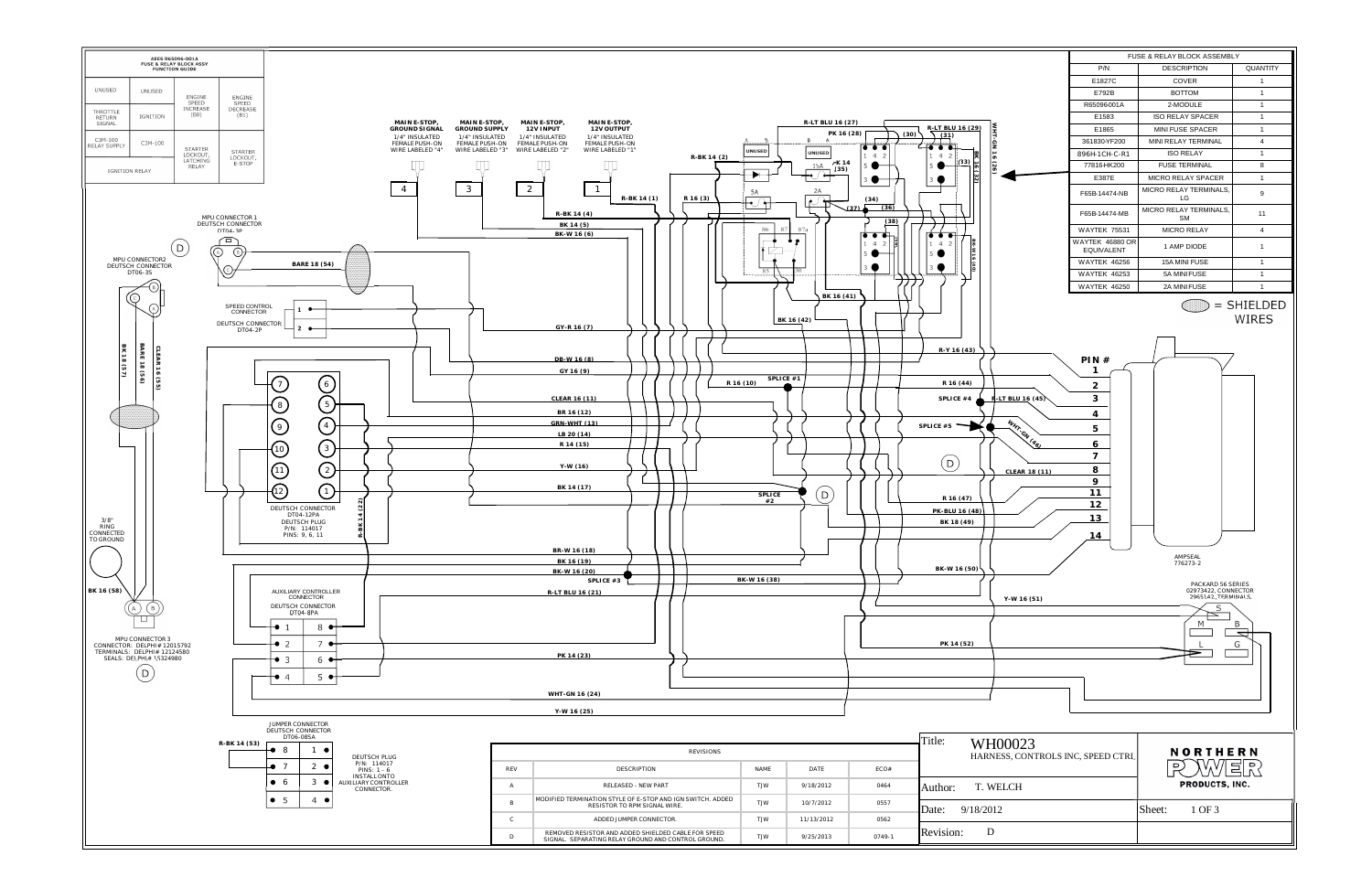|                                  | COMMENTS                                                              |                  |                                           |
|----------------------------------|-----------------------------------------------------------------------|------------------|-------------------------------------------|
| <b>2V INPUT</b>                  | WIRE LABELED "1"                                                      |                  |                                           |
| <b>UITFUSE</b>                   |                                                                       |                  |                                           |
| WITCH                            |                                                                       |                  |                                           |
| <b>RELAY</b>                     | <b>WIRE LABELED "2"</b>                                               |                  |                                           |
| #2                               | WIRE LABELED "3"                                                      |                  |                                           |
| #3                               | <b>WIRE LABELED "4"</b>                                               |                  |                                           |
| SE MICRO RELAY                   |                                                                       |                  |                                           |
| <i><b>SE MICRO RELAY</b></i>     |                                                                       |                  |                                           |
| <b>COOLANT TEMP SENDER</b><br>#1 |                                                                       |                  |                                           |
| NAL                              | <b>SHIELDED CABLE</b>                                                 |                  |                                           |
| ) / PRE HEAT SIGNAL              |                                                                       |                  |                                           |
|                                  |                                                                       |                  |                                           |
| <b>INPUT</b>                     |                                                                       |                  |                                           |
| √ OIL PRESS SENDER               |                                                                       |                  |                                           |
| WITCH                            |                                                                       |                  |                                           |
| E-STOP RELAY                     |                                                                       |                  |                                           |
| #2                               |                                                                       |                  |                                           |
| / FUEL LEVEL SIGNAL              |                                                                       |                  |                                           |
| #2                               |                                                                       |                  |                                           |
| #3                               |                                                                       |                  |                                           |
| #4                               |                                                                       |                  |                                           |
| OP, 12VOUTPUT                    |                                                                       |                  |                                           |
| WITCH                            |                                                                       |                  |                                           |
| #5                               |                                                                       |                  |                                           |
| WITCH                            |                                                                       |                  |                                           |
| #5                               |                                                                       |                  |                                           |
| <b>SE MICRO RELAY</b>            |                                                                       |                  |                                           |
| SE MICRO RELAY<br>#4             |                                                                       |                  |                                           |
| <i><b>SE MICRO RELAY</b></i>     |                                                                       |                  |                                           |
| <b>SE MICRO RELAY</b>            |                                                                       |                  |                                           |
| <b>ITCHING RELAY</b>             |                                                                       |                  |                                           |
| <b>UPPLY FUSE</b>                |                                                                       |                  |                                           |
| SE MICRO RELAY                   |                                                                       |                  |                                           |
| <b>RELAY</b>                     |                                                                       |                  |                                           |
| E-STOPRELAY                      |                                                                       |                  |                                           |
| <b>ITCHING RELAY</b>             |                                                                       |                  |                                           |
| #3                               |                                                                       |                  |                                           |
| <b>ITCHING RELAY</b>             |                                                                       |                  |                                           |
| E-STOPRELAY                      |                                                                       |                  |                                           |
| E-STOP RELAY                     |                                                                       |                  |                                           |
| #2<br>00) / RUN SIGNAL           |                                                                       |                  |                                           |
| <b>00) / BAT POSITIVE</b>        |                                                                       |                  |                                           |
| <b>DECREASE RPM OUTPUT</b>       |                                                                       |                  |                                           |
| <b>INCREASE RPM OUTPUT</b>       |                                                                       |                  |                                           |
| 00) / BAT POSITIVE               |                                                                       |                  |                                           |
| WITCHED POWER TO<br>C3M          |                                                                       |                  |                                           |
| -100) / GROUND                   | SHI ELDED CABLE                                                       |                  |                                           |
| 0) / E-STOP SIGNAL               |                                                                       |                  |                                           |
| WITCH                            |                                                                       |                  |                                           |
| WITCH                            |                                                                       |                  |                                           |
| OUTPUT<br><b>NATED</b>           |                                                                       |                  |                                           |
| <b>SPEED SIGNAL</b>              | END SHIELD APPROXIMATELY 3" FROM 776273 CONNECTOR.<br>SHI ELDED CABLE |                  |                                           |
| <b>SHIELD WIRE</b>               | <b>SHIELDED CABLE</b>                                                 |                  |                                           |
| 2 / GROUND                       | <b>SHIELDED CABLE</b>                                                 |                  |                                           |
| 3 / GROUND                       |                                                                       |                  |                                           |
|                                  |                                                                       |                  |                                           |
| Title:<br>WH00023                | HARNESS, CONTROLS INC, SPEED CTRL                                     | $\mathbf{D}$     | <b>NORTHERN</b><br>/V/E<br>$\overline{R}$ |
| Author:<br>T. WELCH              |                                                                       |                  | PRODUCTS, INC.                            |
| 9/18/2012<br>Date:               |                                                                       | 2 OF 3<br>Sheet: |                                           |
| Revision:<br>D                   |                                                                       |                  |                                           |
|                                  |                                                                       |                  |                                           |

|                                                          |                                                                                   |                                                                                                                                                                                                                                                                                                                                                                        |                                        |                                                                                                                                          |                                                                                   |                                                 | WIRE CUTCHART                                                                                                     |                                                                             |                                           |                                                                            |        |
|----------------------------------------------------------|-----------------------------------------------------------------------------------|------------------------------------------------------------------------------------------------------------------------------------------------------------------------------------------------------------------------------------------------------------------------------------------------------------------------------------------------------------------------|----------------------------------------|------------------------------------------------------------------------------------------------------------------------------------------|-----------------------------------------------------------------------------------|-------------------------------------------------|-------------------------------------------------------------------------------------------------------------------|-----------------------------------------------------------------------------|-------------------------------------------|----------------------------------------------------------------------------|--------|
|                                                          | COLOR/GAGE/<br>CIRCUIT                                                            |                                                                                                                                                                                                                                                                                                                                                                        | CONN 1<br>/ $PIN#$                     |                                                                                                                                          |                                                                                   | FROM                                            | CONN 2<br>/ $PIN#$                                                                                                |                                                                             | TO                                        | COMMENTS                                                                   |        |
|                                                          | R-BK 14 (1)                                                                       |                                                                                                                                                                                                                                                                                                                                                                        | 1/4" FEMALE PUSH-ON                    |                                                                                                                                          |                                                                                   | MAIN E-STOP, 12V OUTPUT                         | DT04-8PA / 7                                                                                                      | AUX E-STOP, 12V INPUT                                                       |                                           | <b>WIRE LABELED "1"</b>                                                    |        |
|                                                          | R-BK 14 (2)                                                                       |                                                                                                                                                                                                                                                                                                                                                                        | SONG CHUAN: 896H - 1CH - C-R1 / 30     |                                                                                                                                          |                                                                                   | <b>IGNITION RELAY</b>                           | 15A FUSE / B                                                                                                      | <b>IGNITION CIRCUIT FUSE</b>                                                |                                           |                                                                            |        |
|                                                          | R 16 (3)                                                                          |                                                                                                                                                                                                                                                                                                                                                                        | 5A FUSE / A                            |                                                                                                                                          |                                                                                   | C3M-100 RELAY SUPPLY FUSE                       | #10 RING/IGNITION SWITCH/AC                                                                                       |                                                                             | <b>IGNITION SWITCH</b>                    |                                                                            |        |
|                                                          | R-BK 14 (4)                                                                       |                                                                                                                                                                                                                                                                                                                                                                        | 1/4" FEMALE PUSH-ON                    |                                                                                                                                          |                                                                                   | MAINE-STOP, 12V INPUT                           | SONG CHUAN: 896H-1CH-C-R1 / 87                                                                                    | <b>IGNITION RELAY</b>                                                       |                                           | <b>WIRE LABELED "2"</b>                                                    |        |
|                                                          | BK 14 (5)                                                                         |                                                                                                                                                                                                                                                                                                                                                                        | 1/4" FEMALE PUSH-ON                    |                                                                                                                                          |                                                                                   | MAINE-STOP, GROUND SUPPLY                       | SPLICE #2 / PARALLEL BUTT CONNECTOR                                                                               |                                                                             | SPLICE #2                                 | <b>WIRE LABELED "3"</b>                                                    |        |
|                                                          | BK-W 16 (6)                                                                       |                                                                                                                                                                                                                                                                                                                                                                        | 1/4" FEMALE PUSH-ON                    |                                                                                                                                          |                                                                                   | MAINE-STOP, GROUND SIGNAL                       | SPLICE #3 / PARALLEL BUTT CONNECTOR                                                                               |                                                                             | SPLICE #3                                 | <b>WIRE LABELED "4"</b>                                                    |        |
|                                                          | GY-R 16 (7)                                                                       | DT04-2P / 1                                                                                                                                                                                                                                                                                                                                                            |                                        | SPEED CONTROL HARNESS, INCREASE RPM                                                                                                      |                                                                                   | WAYTEK: 75531, 12V SPDT 20A/10A / 3             | <b>ENGINE SPEED INCREASE MICRO RELAY</b>                                                                          |                                                                             |                                           |                                                                            |        |
|                                                          | DB-W 16 (8)                                                                       |                                                                                                                                                                                                                                                                                                                                                                        | DT04-2P / 2                            |                                                                                                                                          |                                                                                   | <b>SPEED CONTROL HARNESS, DECREASE RPM</b>      | WAYTEK: 75531, 12V SPDT 20A/10A / 3                                                                               | ENGINE SPEED DECREASE MICRO RELAY                                           |                                           |                                                                            |        |
|                                                          | GY 16 (9)                                                                         |                                                                                                                                                                                                                                                                                                                                                                        | DT04-12PA / 12                         |                                                                                                                                          |                                                                                   | <b>ENGINE HARNESS / COOLANT TEMP SENDER</b>     | 776273-2/2                                                                                                        | CONTROLS INC ( C3M-100) / COOLANT TEMP SENDER                               |                                           |                                                                            |        |
|                                                          | R 16 (10)                                                                         | 5A FUSE / B                                                                                                                                                                                                                                                                                                                                                            |                                        |                                                                                                                                          | C3M-100 RELAY SUPPLY FUSE                                                         |                                                 | SPLICE #1 / PARALLEL BUTT CONNECTOR                                                                               | SPLICE #1                                                                   |                                           |                                                                            |        |
| . D                                                      | <b>CLEAR 18 (11)</b>                                                              | DT04-3P / A<br>DT04-12PA / 7                                                                                                                                                                                                                                                                                                                                           |                                        |                                                                                                                                          | MPU CONNECTOR 1 / SPEED SIGNAL<br>ENGINE HARNESS / GLOW RELAY 86                  |                                                 | 776273-2 / 8                                                                                                      | <b>RPM SIGNAL</b>                                                           |                                           | SHI ELDED CABLE                                                            |        |
|                                                          | BR 16 (12)                                                                        |                                                                                                                                                                                                                                                                                                                                                                        |                                        |                                                                                                                                          |                                                                                   |                                                 | 776273-2 / 5                                                                                                      |                                                                             | CONTROLS INC ( C3M-100) / PRE HEAT SIGNAL |                                                                            |        |
|                                                          | <b>GRN-WHT (13)</b>                                                               |                                                                                                                                                                                                                                                                                                                                                                        | DT04-12PA / 4                          |                                                                                                                                          |                                                                                   | <b>ENGINE HARNESS / ENERGIZE TO STOP OUTPUT</b> | WAYTEK: 46880, DIODE / A                                                                                          |                                                                             | 1 AMP DIODE INPUT                         |                                                                            |        |
|                                                          | LB 20 (14)                                                                        |                                                                                                                                                                                                                                                                                                                                                                        | DT04-12PA / 10                         |                                                                                                                                          |                                                                                   | <b>ENGINE HARNESS / OIL PRESS SENDER</b>        | 776273-2 / 7                                                                                                      | CONTROLS INC ( C3M-100) / OIL PRESS SENDER                                  |                                           |                                                                            |        |
|                                                          | R 14 (15)                                                                         |                                                                                                                                                                                                                                                                                                                                                                        | DT04-12PA / 3                          |                                                                                                                                          |                                                                                   | <b>ENGINE HARNESS / BATTERY POWER</b>           | #10 RING / 30                                                                                                     |                                                                             | <b>IGNITION SWITCH</b>                    |                                                                            |        |
|                                                          | Y-W (16)                                                                          | DT04-12PA / 2                                                                                                                                                                                                                                                                                                                                                          |                                        |                                                                                                                                          | ENGINE HARNESS / STARTER RELAY 86                                                 |                                                 | WAYTEK: 75531, 12V SPDT 20A/10A / 4                                                                               | STARTER LOCKOUT, E-STOP RELAY                                               |                                           |                                                                            |        |
|                                                          | BK 14 (17)                                                                        |                                                                                                                                                                                                                                                                                                                                                                        | DT04-12PA / 1                          |                                                                                                                                          | <b>ENGINE HARNESS / GROUND</b>                                                    |                                                 | SPLICE #2 / PARALLEL BUTT CONNECTOR                                                                               | SPLICE #2                                                                   |                                           |                                                                            |        |
|                                                          | BR-W 16 (18)                                                                      | DT04-12PA / 8                                                                                                                                                                                                                                                                                                                                                          |                                        |                                                                                                                                          |                                                                                   | <b>ENGINE HARNESS / FUEL LEVEL SENDER</b>       |                                                                                                                   | 776273-2 / 13<br>CONTROLS INC ( C3M-100) / FUEL LEVEL SIGNAL                |                                           |                                                                            |        |
|                                                          | BK 16 (19)                                                                        | DT04-8PA / 2                                                                                                                                                                                                                                                                                                                                                           |                                        |                                                                                                                                          |                                                                                   | AUX CONTROLLER / GROUND                         | SPLICE #2 / PARALLEL BUTT CONNECTOR                                                                               | SPLICE #2                                                                   |                                           |                                                                            |        |
|                                                          | BK-W 16 (20)                                                                      | DT04-8PA / 1                                                                                                                                                                                                                                                                                                                                                           |                                        |                                                                                                                                          | AUX CONTROLLER / E-STOP SHUTDOWN SIGNAL                                           |                                                 | SPLICE #3 / PARALLEL BUTT CONNECTOR                                                                               |                                                                             | SPLICE #3                                 |                                                                            |        |
|                                                          | R-LT BLU 16 (21)                                                                  | DT04-8PA / 5                                                                                                                                                                                                                                                                                                                                                           |                                        |                                                                                                                                          | AUX CONTROLLER / DECREASE RPM SIGNAL                                              |                                                 | SPLICE #4 / PARALLEL BUTT CONNECTOR                                                                               |                                                                             | SPLICE #4                                 |                                                                            |        |
|                                                          | R-BK 14 (22)                                                                      | DT04-12PA / 5                                                                                                                                                                                                                                                                                                                                                          |                                        |                                                                                                                                          | <b>ENGINE HARNESS / IGNITION POWER</b>                                            |                                                 | DT04-8PA / 8                                                                                                      |                                                                             |                                           |                                                                            |        |
|                                                          | PK 14 (23)                                                                        |                                                                                                                                                                                                                                                                                                                                                                        |                                        |                                                                                                                                          | AUX CONTROLLER / ACC POWER                                                        |                                                 | #10 RING / ACC                                                                                                    | AUX CONTROLLERE-STOP, 12VOUTPUT<br><b>IGNITION SWITCH</b>                   |                                           |                                                                            |        |
|                                                          | GRN - Y 16 (24)                                                                   | DT04-8PA / 6<br>DT04-8PA / 4                                                                                                                                                                                                                                                                                                                                           |                                        |                                                                                                                                          |                                                                                   |                                                 | SPLICE #5 / PARALLEL BUTT CONNECTOR                                                                               |                                                                             | SPLICE #5                                 |                                                                            |        |
|                                                          | Y-W 16 (25)                                                                       | DT04-8PA / 3                                                                                                                                                                                                                                                                                                                                                           |                                        |                                                                                                                                          | AUX CONTROLLER / INCREASE RPM SIGNAL<br>AUX CONTROLLER / START REQUEST            |                                                 | #10 RING / 50                                                                                                     |                                                                             |                                           |                                                                            |        |
|                                                          | GRN - Y 16 (26)                                                                   |                                                                                                                                                                                                                                                                                                                                                                        |                                        |                                                                                                                                          |                                                                                   | <b>ENGINE SPEED INCREASE MICRO RELAY</b>        | SPLICE #5 / PARALLEL BUTT CONNECTOR                                                                               | <b>IGNITION SWITCH</b><br>SPLICE #5                                         |                                           |                                                                            |        |
|                                                          | R-LT BLU 16 (27)                                                                  | WAYTEK: 75531, 12V SPDT 20A/10A / 2<br>WAYTEK: 46880, DIODE / B                                                                                                                                                                                                                                                                                                        |                                        |                                                                                                                                          |                                                                                   | 1 AMP DIODE OUTPUT                              | WAYTEK: 75531, 12V SPDT 20A/10A / 1                                                                               | <b>ENGINE SPEED DECREASE MICRO RELAY</b>                                    |                                           |                                                                            |        |
|                                                          | PK 16 (28)                                                                        | WAYTEK: 75531, 12V SPDT 20A/10A / 1                                                                                                                                                                                                                                                                                                                                    |                                        |                                                                                                                                          |                                                                                   | <b>ENGINE SPEED INCREASE MICRO RELAY</b>        | WAYTEK: 75531, 12V SPDT 20A/10A / 5                                                                               | <b>ENGINE SPEED INCREASE MICRO RELAY</b>                                    |                                           |                                                                            |        |
|                                                          | R-LT BLU 16 (29)                                                                  | WAYTEK: 75531, 12V SPDT 20A/10A / 1                                                                                                                                                                                                                                                                                                                                    |                                        |                                                                                                                                          |                                                                                   | <b>ENGINE SPEED DECREASE MICRORELAY</b>         | SPLICE #4 / PARALLEL BUTT CONNECTOR                                                                               | SPLICE #4                                                                   |                                           |                                                                            |        |
|                                                          | BK 16 (30)                                                                        | WAYTEK: 75531, 12V SPDT 20A/10A / 4                                                                                                                                                                                                                                                                                                                                    |                                        |                                                                                                                                          |                                                                                   | <b>ENGINE SPEED INCREASE MICRO RELAY</b>        | WAYTEK: 75531, 12V SPDT 20A/10A / 4                                                                               | <b>ENGINE SPEED DECREASE MICRO RELAY</b>                                    |                                           |                                                                            |        |
|                                                          | BK 16 (31)                                                                        | WAYTEK: 75531, 12V SPDT 20A/10A / 4                                                                                                                                                                                                                                                                                                                                    |                                        |                                                                                                                                          |                                                                                   | <b>ENGINE SPEED DECREASE MICRORELAY</b>         | WAYTEK: 75531, 12V SPDT 20A/10A / 2                                                                               | <b>ENGINE SPEED DECREASE MICRO RELAY</b>                                    |                                           |                                                                            |        |
|                                                          | BK 16 (32)                                                                        | WAYTEK: 75531, 12V SPDT 20A/10A / 2                                                                                                                                                                                                                                                                                                                                    |                                        |                                                                                                                                          | <b>ENGINE SPEED DECREASE MICRORELAY</b>                                           |                                                 | WAYTEK: 75531, 12V SPDT 20A/10A / 3                                                                               | STARTER LOCKOUT, LATCHING RELAY                                             |                                           |                                                                            |        |
|                                                          | PK 16 (33)                                                                        | WAYTEK: 75531, 12V SPDT 20A/10A/5                                                                                                                                                                                                                                                                                                                                      |                                        |                                                                                                                                          | <b>ENGINE SPEED DECREASE MICRORELAY</b>                                           |                                                 | 5A FUSE / B                                                                                                       | C3M-100 RELAY SUPPLY FUSE                                                   |                                           |                                                                            |        |
|                                                          | PK 16 (34)                                                                        | 2A FUSE / A                                                                                                                                                                                                                                                                                                                                                            |                                        |                                                                                                                                          | <b>C3M-100 FUSE</b>                                                               |                                                 | WAYTEK: 75531, 12V SPDT 20A/10A / 5                                                                               | <b>ENGINE SPEED INCREASE MICRO RELAY</b>                                    |                                           |                                                                            |        |
|                                                          | PK 14(35)                                                                         | 2A FUSE / A<br>WAYTEK: 75531, 12V SPDT 20A/10A / 1                                                                                                                                                                                                                                                                                                                     |                                        |                                                                                                                                          | <b>C3M-100 FUSE</b><br>STARTER LOCKOUT, LATCHING RELAY                            |                                                 | 15A FUSE / A                                                                                                      | <b>IGNITION RELAY</b>                                                       |                                           |                                                                            |        |
|                                                          | Y-W 16 (36)                                                                       |                                                                                                                                                                                                                                                                                                                                                                        |                                        |                                                                                                                                          |                                                                                   |                                                 | WAYTEK: 75531, 12V SPDT 20A/10A / 1                                                                               | STARTER LOCKOUT, E-STOP RELAY                                               |                                           |                                                                            |        |
|                                                          | PK 16 (37)                                                                        | 2A FUSE / A                                                                                                                                                                                                                                                                                                                                                            |                                        |                                                                                                                                          | WAYTEK: 75531, 12V SPDT 20A/10A / 1<br><b>C3M-100 FUSE</b>                        |                                                 | STARTER LOCKOUT, LATCHING RELAY                                                                                   |                                                                             |                                           |                                                                            |        |
|                                                          | BK-W 16 (38)                                                                      | WAYTEK: 75531, 12V SPDT 20A/10A / 2<br>WAYTEK: 75531, 12V SPDT 20A/10A / 2<br>WAYTEK: 75531, 12V SPDT 20A/10A/5<br>SONG CHUAN: 896H-1CH-C-R1 / 85<br>SONG CHUAN: 896H-1CH-C-R1 / 85                                                                                                                                                                                    |                                        |                                                                                                                                          | STARTER LOCKOUT, LATCHING RELAY                                                   |                                                 | SPLICE #3 / PARALLEL BUTT CONNECTOR                                                                               | SPLICE #3                                                                   |                                           |                                                                            |        |
|                                                          | BK-W 16 (39)                                                                      |                                                                                                                                                                                                                                                                                                                                                                        |                                        | STARTER LOCKOUT, LATCHING RELAY                                                                                                          |                                                                                   | WAYTEK: 75531, 12V SPDT 20A/10A / 5             | STARTER LOCKOUT, LATCHING RELAY                                                                                   |                                                                             |                                           |                                                                            |        |
|                                                          | BK-W 16 (40)                                                                      |                                                                                                                                                                                                                                                                                                                                                                        |                                        |                                                                                                                                          | STARTER LOCKOUT, LATCHING RELAY<br><b>IGNITION RELAY</b><br><b>IGNITION RELAY</b> |                                                 | WAYTEK: 75531, 12V SPDT 20A/10A / 2<br>WAYTEK: 75531, 12V SPDT 20A/10A / 3<br>SPLICE #2 / PARALLEL BUTT CONNECTOR | STARTER LOCKOUT, E-STOP RELAY<br>STARTER LOCKOUT, E-STOP RELAY<br>SPLICE #2 |                                           |                                                                            |        |
|                                                          | BK 16 (41)                                                                        |                                                                                                                                                                                                                                                                                                                                                                        |                                        |                                                                                                                                          |                                                                                   |                                                 |                                                                                                                   |                                                                             |                                           |                                                                            |        |
|                                                          | BK 16 (42)                                                                        |                                                                                                                                                                                                                                                                                                                                                                        |                                        |                                                                                                                                          |                                                                                   |                                                 |                                                                                                                   |                                                                             |                                           |                                                                            |        |
|                                                          | R-Y 16 (43)<br>SONG CHUAN: 896H-1CH-C-R1 / 86                                     |                                                                                                                                                                                                                                                                                                                                                                        |                                        | <b>IGNITION RELAY</b><br>SPLICE #1                                                                                                       |                                                                                   | 776273-2 / 1                                    | CONTROLS INC ( C3M-100) / RUN SIGNAL<br>CONTROLS INC ( C3M-100) / BAT POSITIVE                                    |                                                                             |                                           |                                                                            |        |
|                                                          | R 16 (44)                                                                         | SPLICE #1 / PARALLEL BUTT CONNECTOR                                                                                                                                                                                                                                                                                                                                    |                                        |                                                                                                                                          |                                                                                   | 776273-2 / 3                                    |                                                                                                                   |                                                                             |                                           |                                                                            |        |
|                                                          | R-LT BLU 16 (45)                                                                  | SPLICE #4 / PARALLEL BUTT CONNECTOR                                                                                                                                                                                                                                                                                                                                    |                                        |                                                                                                                                          |                                                                                   | 776273-2 / 4<br>SPLICE #4                       |                                                                                                                   | CONTROLS INC ( C3M-100) / DECREASE RPM OUTPUT                               |                                           |                                                                            |        |
|                                                          | GRN-Y (46)                                                                        | SPLICE #5 / PARALLEL BUTT CONNECTOR<br>R 16 (47)<br>SPLICE #1 / PARALLEL BUTT CONNECTOR<br>PK-BLU 16 (48)<br>2A FUSE / B<br>BK 18 (49)<br>DT04 - 3P / B<br>SPLICE #3 / PARALLEL BUTT CONNECTOR<br>BK-W 16 (50)<br>Y-W 16 (51)<br>WAYTEK: 75531, 12V SPDT 20A/10A/3<br>PK 14 (52)<br>2A FUSE / A<br>DT06-08SA / 7<br>R-BK 14 (53)<br>DT04-3P / C<br><b>BARE 18 (54)</b> |                                        | SPLICE #5<br>SPLICE #1<br>C3M-100 FUSE<br>MPU CONNECTOR 1 / GROUND<br>SPLICE #3<br>STARTER LOCKOUT, ENGINE RUNNING RELAY<br>C3M-100 FUSE |                                                                                   | 776273-2 / 6                                    | CONTROLS INC ( C3M-100) / INCREASE RPM OUTPUT                                                                     |                                                                             |                                           |                                                                            |        |
|                                                          |                                                                                   |                                                                                                                                                                                                                                                                                                                                                                        |                                        |                                                                                                                                          |                                                                                   | 776273-2 / 9                                    | CONTROLS INC ( C3M-100) / BAT POSITIVE                                                                            |                                                                             |                                           |                                                                            |        |
|                                                          |                                                                                   |                                                                                                                                                                                                                                                                                                                                                                        |                                        |                                                                                                                                          |                                                                                   | 776273-2 / 11                                   | CONTROLS INC ( C3M-100) / SWITCHED POWER TO C3M                                                                   |                                                                             |                                           |                                                                            |        |
|                                                          | $\mathsf{D}$                                                                      |                                                                                                                                                                                                                                                                                                                                                                        |                                        |                                                                                                                                          |                                                                                   | 776273-2 / 12                                   |                                                                                                                   | CONTROLS INC ( C3M-100) / GROUND                                            | <b>SHIELDED CABLE</b>                     |                                                                            |        |
|                                                          |                                                                                   |                                                                                                                                                                                                                                                                                                                                                                        |                                        |                                                                                                                                          |                                                                                   | 776273-2 / 14                                   | CONTROLS INC ( C3M-100) / E-STOP SIGNAL<br><b>IGNITION SWITCH</b><br><b>IGNITION SWITCH</b>                       |                                                                             |                                           |                                                                            |        |
|                                                          |                                                                                   |                                                                                                                                                                                                                                                                                                                                                                        |                                        |                                                                                                                                          |                                                                                   | #10 RING / 50                                   |                                                                                                                   |                                                                             |                                           |                                                                            |        |
|                                                          |                                                                                   |                                                                                                                                                                                                                                                                                                                                                                        |                                        |                                                                                                                                          |                                                                                   | #10 RING / ACC                                  |                                                                                                                   |                                                                             |                                           |                                                                            |        |
|                                                          |                                                                                   |                                                                                                                                                                                                                                                                                                                                                                        |                                        |                                                                                                                                          | E-STOP, 12V INPUT<br>MPU CONNECTOR 1 / SHIELD WIRE                                |                                                 | DT06-08SA / 8                                                                                                     | E-STOP, 12VOUTPUT<br><b>NOT TERMINATED</b>                                  |                                           |                                                                            |        |
|                                                          | D                                                                                 |                                                                                                                                                                                                                                                                                                                                                                        |                                        |                                                                                                                                          |                                                                                   |                                                 | <b>NOT TERMINATED</b>                                                                                             |                                                                             |                                           | END SHIELD APPROXIMATELY 3" FROM 776273 CONNECTOR<br><b>SHIELDED CABLE</b> |        |
|                                                          | 12015792 / B<br>CLEAR 18 (55)                                                     |                                                                                                                                                                                                                                                                                                                                                                        |                                        | MPU CONNECTOR 3 / SPEED SIGNAL                                                                                                           |                                                                                   | DT04-3S / A                                     |                                                                                                                   | MPU CONNECTOR 2 / SPEED SIGNAL                                              |                                           |                                                                            |        |
|                                                          | <b>BARE 18 (56)</b>                                                               | 12015792 / A<br>12015792 / A<br>3/8" RING                                                                                                                                                                                                                                                                                                                              |                                        |                                                                                                                                          | MPU CONNECTOR 3 / SHIELD WIRE                                                     |                                                 | DT04 -3S / C                                                                                                      | MPU CONNECTOR 2 / SHIELD WIRE                                               |                                           | <b>SHIELDED CABLE</b>                                                      |        |
|                                                          | BLK 18 (57)<br><b>BLK 16 (58)</b>                                                 |                                                                                                                                                                                                                                                                                                                                                                        |                                        | MPU CONNECTOR 3 / GROUND<br><b>ENGINE BLOCK / GROUND</b>                                                                                 |                                                                                   | DT04-3S / B<br>12015792 / A                     | MPU CONNECTOR 2 / GROUND<br>MPU CONNECTOR 3 / GROUND                                                              |                                                                             | <b>SHIELDED CABLE</b>                     |                                                                            |        |
|                                                          | D                                                                                 |                                                                                                                                                                                                                                                                                                                                                                        |                                        |                                                                                                                                          |                                                                                   |                                                 |                                                                                                                   |                                                                             |                                           |                                                                            |        |
| <b>REVISIONS</b>                                         |                                                                                   |                                                                                                                                                                                                                                                                                                                                                                        |                                        |                                                                                                                                          |                                                                                   |                                                 |                                                                                                                   |                                                                             |                                           | Title:<br>WH00023<br>HARNESS, CONTROLS INC, SPEED CTRI                     |        |
| REV                                                      | <b>DESCRIPTION</b>                                                                |                                                                                                                                                                                                                                                                                                                                                                        | NAME                                   | DATE                                                                                                                                     | ECO#                                                                              |                                                 |                                                                                                                   |                                                                             |                                           |                                                                            | F      |
| A                                                        | RELEASED - NEW PART<br>MODIFIED TERMINATION STYLE OF E-STOP AND IGN SWITCH. ADDED |                                                                                                                                                                                                                                                                                                                                                                        | TJW                                    | 9/18/2012                                                                                                                                | 0464                                                                              |                                                 |                                                                                                                   |                                                                             | T. WELCH<br>Author:                       |                                                                            |        |
| B                                                        | RESISTOR TO RPM SIGNAL WIRE.                                                      |                                                                                                                                                                                                                                                                                                                                                                        | TJW                                    | 10/7/2012                                                                                                                                | 0557                                                                              |                                                 |                                                                                                                   |                                                                             | 9/18/2012<br>Date:                        |                                                                            | Sheet: |
| $\mathsf{C}$                                             | ADDED JUMPER CONNECTOR.<br>REMOVED RESISTOR AND ADDED SHIELDED CABLE FOR SPEED    |                                                                                                                                                                                                                                                                                                                                                                        | <b>TJW</b><br>11/13/2012<br><b>TJW</b> |                                                                                                                                          | 0562                                                                              |                                                 |                                                                                                                   | D<br>Revision:                                                              |                                           |                                                                            |        |
| D<br>SIGNAL. SEPARATING RELAY GROUND AND CONTROL GROUND. |                                                                                   |                                                                                                                                                                                                                                                                                                                                                                        | 9/25/2013<br>0749-1                    |                                                                                                                                          |                                                                                   |                                                 |                                                                                                                   |                                                                             |                                           |                                                                            |        |